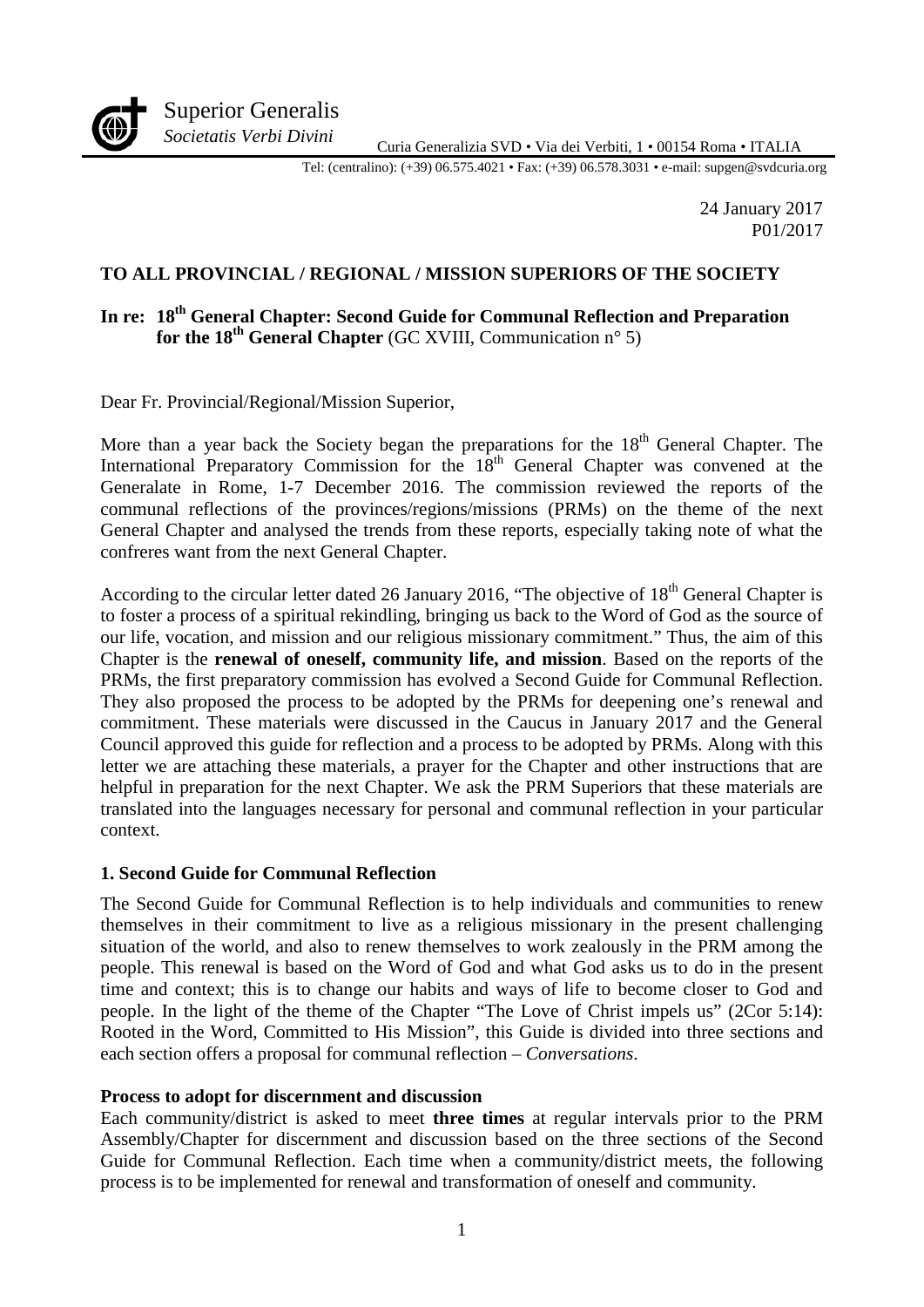- a. **Show a video clip** on the theme of the 18<sup>th</sup> General Chapter (Generalate will upload the video clips for each section in the svdcuria.org website at regular intervals, kindly download it from there). You may also use the Powerpoint presentation that is sent to you; this is a help to initiate reflection or it could be sent to individuals for personal reflection.
- b. **Bible/Faith Sharing**: Use any one of the suggested texts or any other appropriate text.
- c. **Points for Reflection**: The questions in the text are to help personal and communal reflection and sharing. Not necessary to answer all these questions; choose what would inspire you the most.
- d. **Putting God's Word into Practice**: Personal application of the Word to oneself and to the community.

After three gatherings of each community/district, they send a report to the PRM Superiors on the following aspects:

- **1) A statement on the content of renewal and transformation.**
- **2) A statement on the process of renewal in your community that you had.**
- **3) A process of renewal which could be institutionalized or structured in all the communities in the PRM for personal and community renewal and transformation.**

These statements are meant to revitalize our commitment to the Congregational Directions both *ad intra* and *ad extra*, and to do the evaluation of the process of renewal. Your suggestion would be to improve the process of renewal, so that our way of life in itself is life-giving to others. These reports are to be collated and used again for study, discussion and discernment during your PRM Assembly/Chapter and after that, the PRM Superiors are asked to send us a report based on the three aspects that are enumerated above. This report should be a maximum of **two pages** only (1500-1800 words) and it is to be sent to the Generalate **by 25 March, 2018**.

The second international preparatory commission, to be convened in April, 2018, will study these reports and draw up proposals to the General Chapter.

#### **2. Video Clips/Stories**

The first preparatory commission members wrote their reflection individually on their experiences in the group on prayer, liturgy, discussion and discernment. Recognizing the importance of this personal sharing in the process of renewal, the General Council proposes that each member or a community too could write their reflection on their process of renewal. The PRM Superiors are asked to send us **one of the stories/experiences** on the process of renewal. This should be **half page** only (400-450 words). If possible, we ask you to produce a video clip on the process of renewal in your PRM, this should be of 3-4 minutes. We would like to share these stories and video clips in the svdcuria website later, so that these could be available to others too. We ask you to send these stories or video clips by **25 March, 2018**.

#### **Sending in Electronic format**

Please send an English translation of the PRM reports and stories along with the non-English original in electronic format. This is very helpful to us in the generalate office.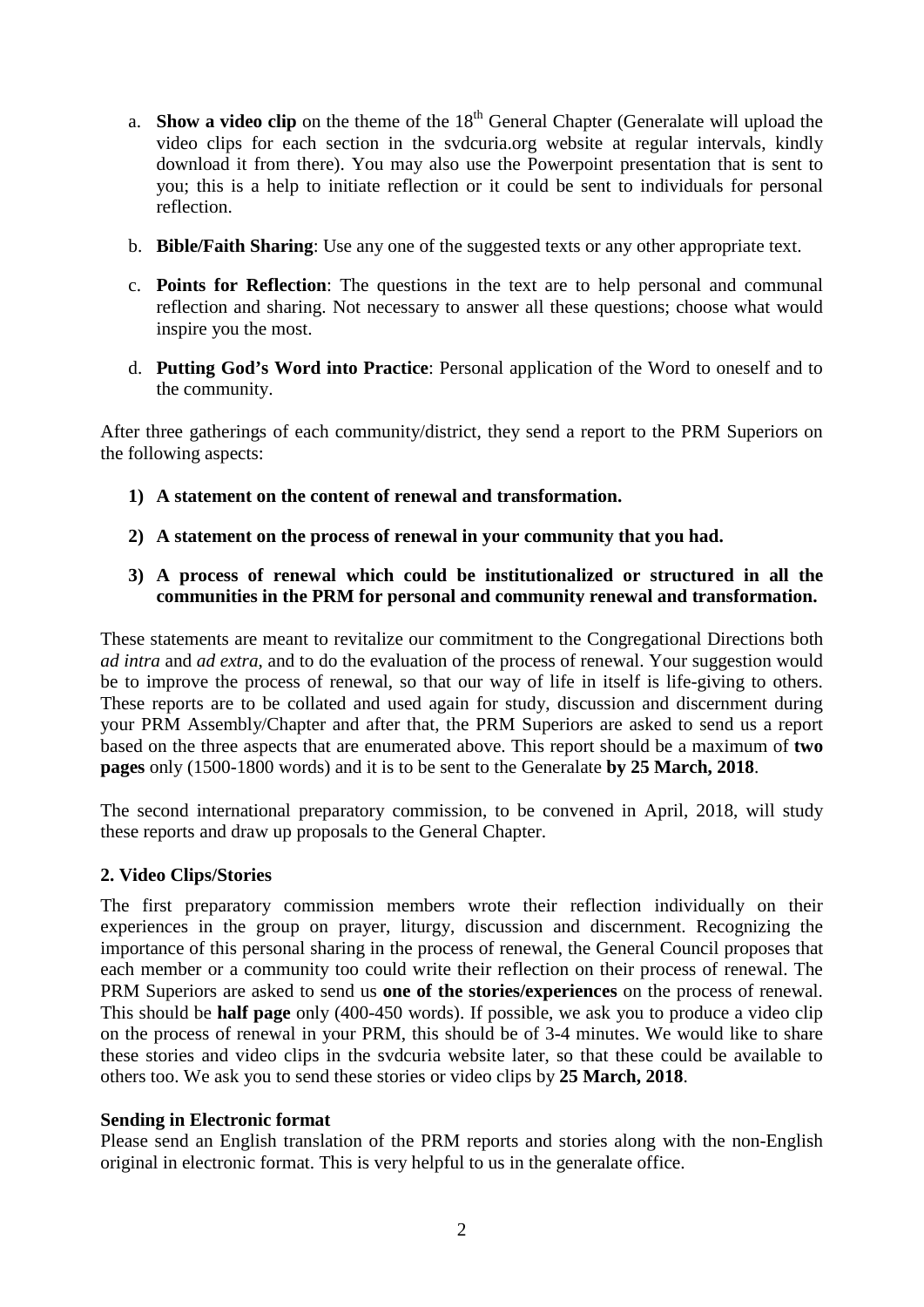#### **3. Logo**

A few provinces and confreres have sent their proposals of logo for the 18th General Chapter. We would be interested to get some more suggestions for a logo from the provinces and confreres on the theme of this Chapter. Kindly send them to the Generalate by **30 November 2017.** 

#### **4. Prayer**

A Prayer for the next Chapter was prepared by the preparatory commission. We suggest that this prayer could be used by every confrere, community and mission partner so that the General Chapter becomes a moment of oneness and grace to deepen our relationship with the Lord, the confreres and with the people.

The focus of next General Chapter is on renewal; in fact, this has already begun in the PRMs by individual and communal reflections and sharing. We believe that you and your council will motivate the confreres more in the process of renewal, and pave a way to change into something new in our life that we often think we cannot change. We propose to you the following aspects that would be helpful for further reflection and sharing:

- **.:.** Provide a copy of this letter and the Second Guide for Communal Reflection to all the members of your province/region/mission.
- **:.** Instruct the members that each community/district gather **three times** for discernment, discussion and sharing before the Provincial Chapter or Regional/Mission Assembly .
- Urge every confrere to take part actively in the local discussion and in the renewal process.
- Sufficient time is to be given for bible/faith sharing and fraternal sharing.
- Encourage you to involve the SSpS and our lay partners in the reflection on the theme.

We wish you God's blessings and enriching experiences of preparation for our next General Chapter.

Fraternally in the Divine Word,

Heinz Kuliike, SVD Superior General

eter Sam Cao Nguyen, SVD Secretary General

Enc.: Second Guide for Communal Reflection Prayer for the 18<sup>th</sup> General Chapter Powerpoint Presentation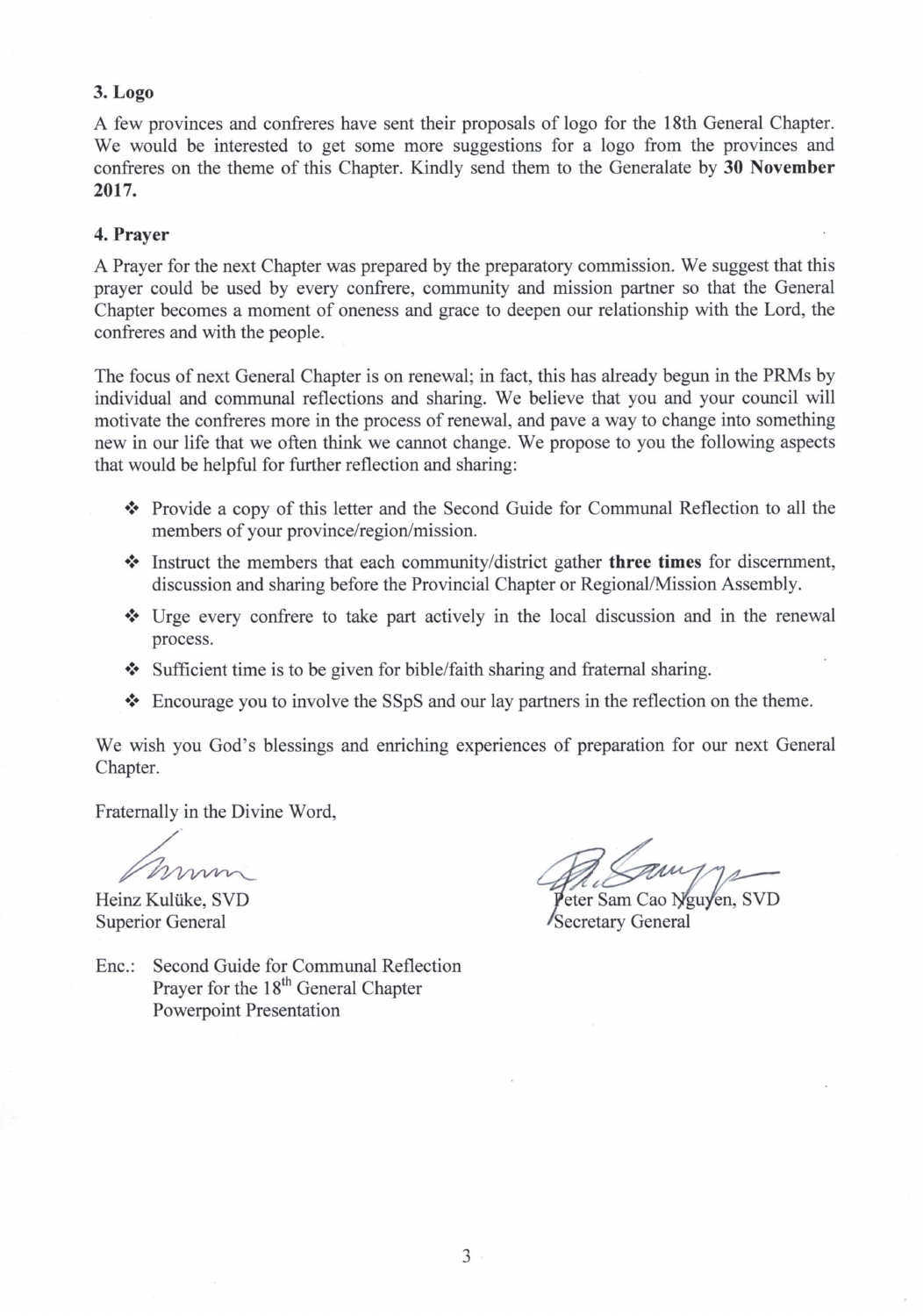# **18th General Chapter Second Guide for Communal Reflection**

#### **Theme: "The Love of Christ Impels Us" (2 Cor 5:14): Rooted in the Word, Committed to His Mission**

# **Introduction**

We are invited to anchor more deeply in the Word in order to be renewed and transformed by Christ's love for us so that we may press forward in His mission, loving one another just as Christ has loved us. Love begets love. Having experienced Christ's love for us, we are animated and even impelled to fulfill our vocation as transforming missionary disciples with greater generosity and resolute commitment. It is in this spirit that we have chosen the theme of the 18<sup>th</sup> General Chapter: "'The Love of Christ Impels Us' (2 Cor 5:14): Rooted in the Word, Committed to His Mission."

Drawing upon the responses and suggestions from the Provinces/Regions/Missions (PRMs), the objective of this second guide for communal reflection is to further the process of a spiritual rekindling, namely, by centering on the Word of God as the source and foundation of our life, vocation, mission and our religious missionary commitment. To accomplish this objective we begin in the first section by examining the life and unwavering missionary commitment of Saint Paul as well as our SVD heritage and traditions for inspiration and renewal. The second section explores the implications of being rooted in the Word; namely, seeking to live in a missionary community that intentionally fosters interculturality, a simple lifestyle, and financial responsibility and transparency. This section also highlights the importance of formation (initial and on-going) and the role of leadership. The third section examines the different ways that we can carry out our mission with greater focus and renewed commitment. In each of the three main sections, there is a time for communal sharing or "conversations" whereby a suggested format is given along with some "points for reflection" drawn from the three main sections to stimulate further dialogue. We hope and pray that this Guide for Communal Reflection will serve as an instrument for the whole Congregation to enter into a genuine spiritual reawakening both individually and communally.

In your communal conversations, please do not feel obliged to discuss all the biblical texts or reflection questions. Choose those that seem to stir greater sharing.

# **1. "THE LOVE OF CHRIST IMPELS US" (2 COR 5:14)**

#### **1.1 St. Paul – The Unwavering Missionary**

Saint Paul was a man on a mission! Before he met the risen Christ on the road to Damascus, Paul was determined to extinguish the flame of the gospel of Jesus Christ. However, after having experienced God's *steadfast-love* (*hesed* in Hebrew or *agape* in Greek) and commissioned to carry out the *missio Dei*, Paul became a transforming apostle, sent to proclaim the message and power of God's faithfulness and mercy to all people. It was God's boundless love that moved, animated and impelled him to fulfill the task of an apostle with generosity and resolute commitment.

Paul had to face many trials and hardships for the sake of Christ and the church, sacrifices that were often overwhelming and life-threatening: hunger and thirst, dangerous travels, shipwreck, horrific persecutions, stoning and imprisonments. He found himself weak and powerless. In his weakness, he experienced the transforming power of the love of Christ, stating "for when I am weak then I am strong" (2 Cor 12:10). Thus, Paul did everything out of God's tender-loving-kindness, which transformed and motivated him to live no longer for himself but as Christ lives in him. Paul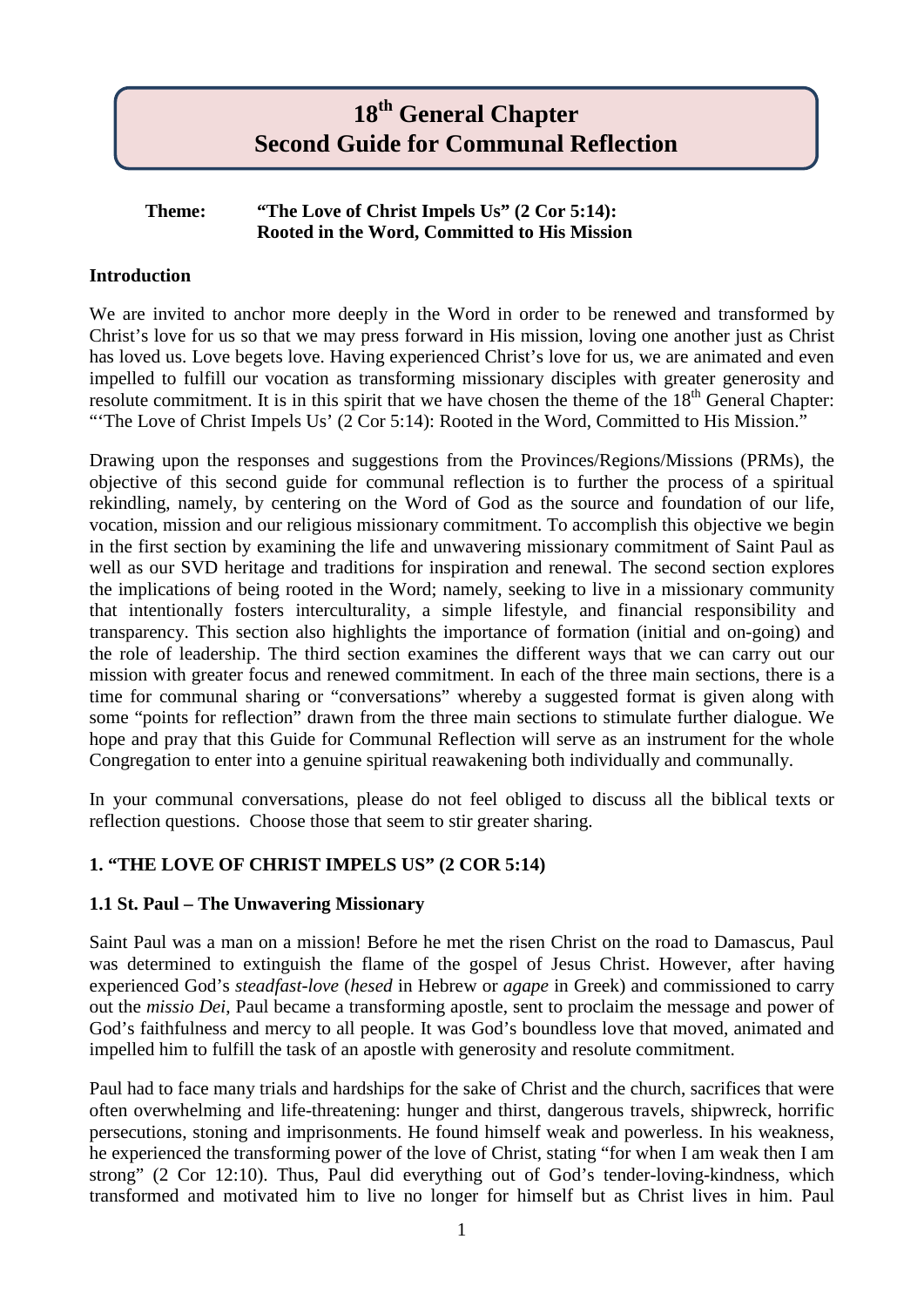powerfully captures this theme through a familiar and effective image saying, "We hold this treasure in *earthen vessels*, that the surpassing power may be of God and not from us" (2 Cor 4:7).

Paul's list of hardships shows that he frequently encountered problems and tribulations. He frequently wrestled with the way people saw and understood him, particularly the Corinthians, who judged him only from externals. Nevertheless, Paul still cherished and loved them with all his heart, describing them as a letter "written not in ink but by the Spirit of the living God, not on tablets of stones but on tablets that are hearts of flesh" (2 Cor 3:3). Thus, Paul constantly gave thanks to God for their faith, their love and their partnership in mission. Consequently, Paul asserts that nothing, no matter how bad or how frightening, can separate us from God's love (Rom 8:35-39). Challenging times and situations are occasions for us to trust in God's steadfast love. With every difficulty, God also provides us the grace, which is enough for us. Christ's love does not claim us for God as a special privilege or entitlement but pushes us toward others. We who are loved also love others. Love for others is not an option which we may or may not choose. Love produces love and impels us to love and trust others because the greatest of all gifts is "love" (1 Cor 13:13).

Like Saint Paul, Arnold Janssen and his first collaborators were also impelled by the love of Christ for mission. They expressed this in the veneration of the Sacred Heart of Jesus. On June 16, 1875, at the 200th anniversary of the appearance of the Sacred Heart, they made an act of consecration. Saint Arnold always understood this as the spiritual foundation of the mission house, writing in the *Sacred Heart Messenger*: "The mission house will never forget its origin. And since it has as its stated goal to fulfill the grace-giving intentions of the divine Heart of Jesus, still more does it feel compelled by its origins to call upon the Sacred Heart of Jesus more forcefully and, as a proof of this, to make the following beautiful words its motto: *Vivat Cor Jesu in cordibus hominum*! May the Heart of Jesus live in the hearts of all people! So be it. Amen."

#### **1.2 Transforming Missionary Discipleship**

It is through that same love of Jesus Christ that we Divine Word Missionaries are inspired and compelled to commit ourselves to carry out the work of *Missio Dei* to become "transforming missionary disciples" of Christ in *each* place, among *every* people and for *all* cultures (cf. *EG* 121). Ultimately, we are motivated, perhaps even "compelled," by the very love *of* Christ burning within our hearts and the hearts of all people and creation. We are reminded by the words of St. John, "We love, because he first loved us" (1 Jn 4:19). Additionally, we are inspired by the example of St. Joseph Freinademetz to show "the language that all people truly understand is that of love."

Jesus commissioned his disciples to go out to the whole world and to make disciples of all nations by proclaiming the good news of God's reconciliation. Paul received a similar mandate from Christ to proclaim the gospel, which is a command that he described as a "ministry of reconciliation" (2 Cor 5:18). Paul committed himself wholeheartedly to it saying: "Woe to me if I do not preach the Gospel!" (1 Cor 9:16). The ministry of reconciliation could help mend conflicts and bridge the divisions happening in our world today. We can learn much from Paul's plea to reconcile with God, with each other, and with creation that is "groaning in labor pain" (Rom 8:22). Since the ministry of reconciliation is rooted in God's love for all people, it prohibits any marginalization or exclusion of "the other." The passionate and unbending zeal to become transforming missionary disciples derives from Christ's love for us as well as our love of Christ. However, to become effective ambassadors and instruments of Christ, we must know Christ and remain with him in order to bear fruit just as "the branch cannot bear fruit by itself unless it abides in the vine" (Jn 15:4).

#### **1.3 Word-centered Spirituality**

We are invited to renew and return to our deep roots, anchoring us in the Divine *Logos*. Wordcentered spirituality is and should be the primary characteristic for who we are as *socii* (or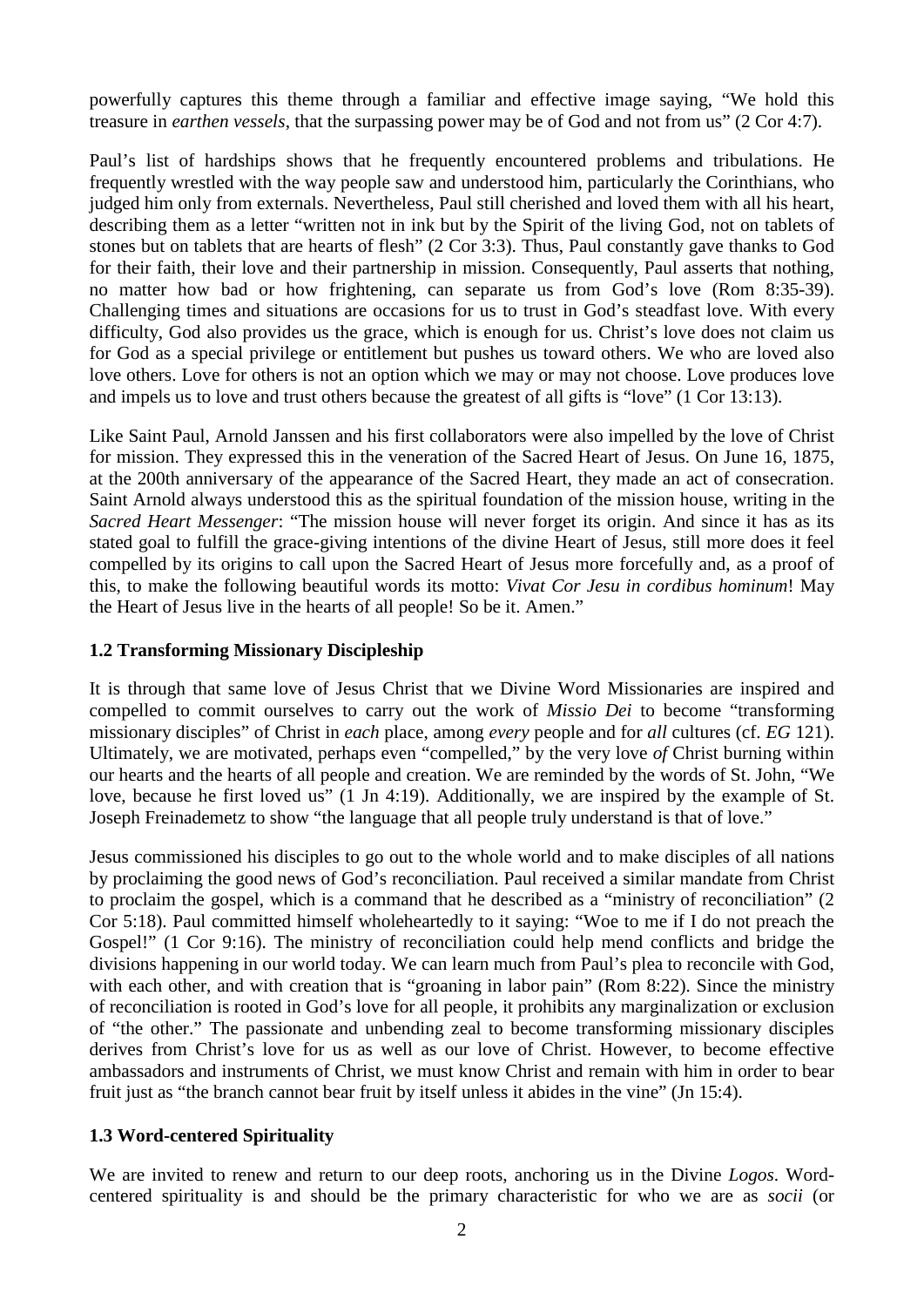companions) of the Divine Word. God speaks to us in creation and history and through the signs of the times. The Sacred Scripture is the locus of dialogue and encounter with God, creation, the human family, and one another. *Dei Verbum* states, "The Father who is in heaven meets His children with great love and speaks with them and the force and power in the word of God is so great that it stands as the support and energy of the Church, the strength of faith for her [children], the food of the soul, the pure and everlasting source of spiritual life" (*DV* 21).

Thus, to be a *socius* of the Divine Word we must be inspired by and rooted in the Word so as to share that good Word with others. In order to be a light for others' paths, the Word of God must be a lamp for our own feet (Ps 119:105); to share the sweetness of God's Word, we must first enthusiastically eat God's Word as the prophet Ezekiel once did (Ezek 3:3). To foster and strengthen our spirituality for the sake of mission some possible spiritual practices are encouraged: personal prayer and meditation, Bible Sharing, Lectio Divina, and Faith Sharing. The heritage of our Society consists of many other spiritual practices and devotions that can also assist us to be united with Christ.

# **1.4 Conversations**

#### **1.4.1 A Suggested Format**

- a. Show a video clip on the Theme of the  $18<sup>th</sup>$  General Chapter
- b. Faith Sharing or Bible Sharing *Suggested texts:* Jn 1:1-18 (Prologue) 2 Cor 5:14-20 ("Love of Christ impels us") 1 Cor 13:1-13 ("The Love Hymn") Phil 3:7-11 ("The supreme good of knowing Christ")
- c. Points for Reflection (see below)
- d. Putting God's Word into Practice

#### **1.4.2 Points for Reflection**

*1.4.2.1 To rediscover our very motivation and our commitment for mission, we are encouraged to return to Christ for renewal and transformation. What does it mean for us to have Christ as "the center of our life" (c. 401)? What often separates us from Christ's love and our love for one another? What constantly challenges us to deepen our union with Christ and the commitment to our mission?*

*1.4.2.2 Paul considers his ministry as one of "reconciliation," rooted and shaped by the love of Christ. How can we help mend conflicts and bridge the divisions happening in our context and in our world today? How are we called to be bridge-builders and peacemakers? More concretely, with whom do we need to be reconciled?*

*1.4.2.3 We are invited to renew and return to our deep roots and heritage by anchoring ourselves in the Divine Logos. What are some spiritual practices that can help us be further rooted in the Word and that can foster and strengthen our spirituality for the sake of missio Dei? In what ways can we be a light for others' paths and a lamp for others' feet? How can we be more rooted in the Word so as to share that good Word with others? Is there an image, a parable or a metaphor in your cultural context that expresses the love of God?*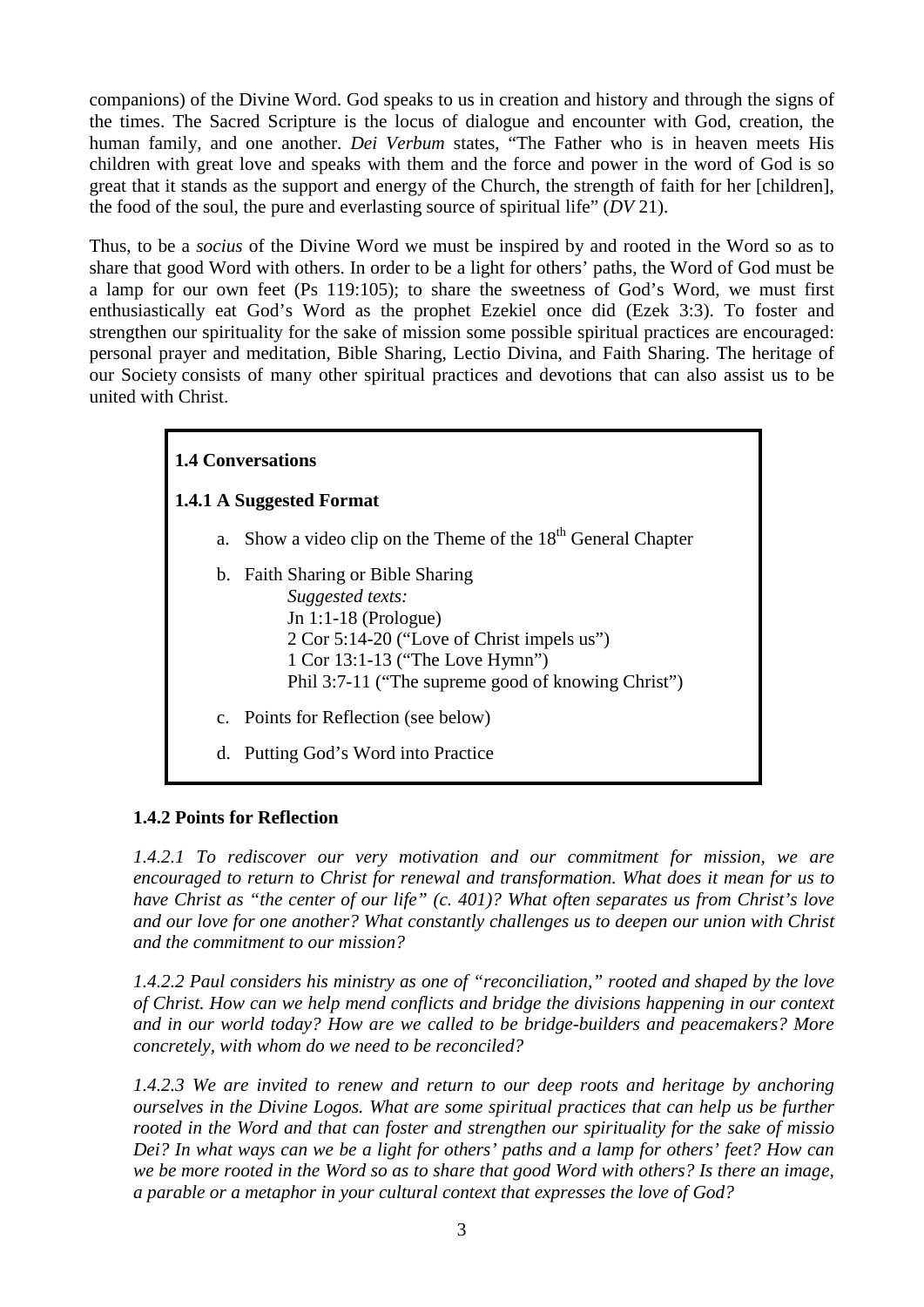# **2. ROOTED IN THE WORD**

#### **2.1 A Community of Disciples**

Planting our roots deeper into the Word, we seek to live in community. As a community of brothers "from various peoples and continents" (c. Prologue), we have been entrusted with a common mission. This means that we are invited to put His will and mission above our own desires and preferences. In order to work for the common goal, we strive to create an atmosphere of trust where we can express our true self even if it means exposing our weaknesses and vulnerability. Just as Jesus emptied himself by taking on the form of a slave, we too are called to self-emptying in the way we live, pray, and work.

# **2.1.1 Embracing Interculturality**

Sharing intercultural life and mission is our SVD heritage; it is clearly evident especially in our communities and parishes. The commitment to interculturality is a key element of our identity. We work at it reflexively. We celebrate our differences easily because of our grounding in a tradition that respects and encourages this gospel value. We have learned over the years to recognize and appreciate intercultural differences. We too have difficulties due to differences in personalities. We address occasional tensions confidently and seek to reconcile with one another when conflicts do arise. Moving beyond simply a community of multiculturalism, we seek to build an atmosphere in our community that mutually respects the richness of every culture and background. We promote equality as members of one family. Rooted in our SVD identity, we become brothers to one another, interdependent in personal and practical ways. The apostle Paul is often portrayed as a model of interculturality, for although a jealous Jew he crossed all forms of social barriers whether geography, ethnicity, or language – all for the sake of the Gospel.

#### **2.1.2 A Simple Lifestyle**

To fully embrace "His life is *our* life, His mission *our* mission" (c. Prologue), we are called to truly live out the vow of poverty. We give witness as transforming missionary disciples by a lifestyle of simplicity. The vow of evangelical poverty allows us to be available to others by sharing our time and resources willingly and generously, for "it is more blessed to give than to receive" (Acts 20:35).

#### **2.1.3 Financial Solidarity and Transparency**

A life of financial responsibility becomes possible when confreres are in solidarity around a common purpose, when they trust one another, and when they are able to rely on one another. Transparency and accountability in financial matters are signs of good and responsible stewardship and are very important in building up trust.

#### **2.2 Initial and On-going Formation**

The aim of our formation is to create an intercultural missionary community that models itself after the Trinity (c. 501), and to shape us in the spirit of our characteristic dimensions. It is a process in which all are invited to continually strive for spiritual renewal that is rooted in the Word and SVD heritage and traditions. Anchoring our lives in the Word begins with initial formation and lasts throughout our entire religious life. Being faithful missionary disciples in a world that focuses on instant gratification and individual freedom requires a willingness to be challenged and a disposition for constant conversion. It is important to foster and develop spiritual renewal and personal transformation.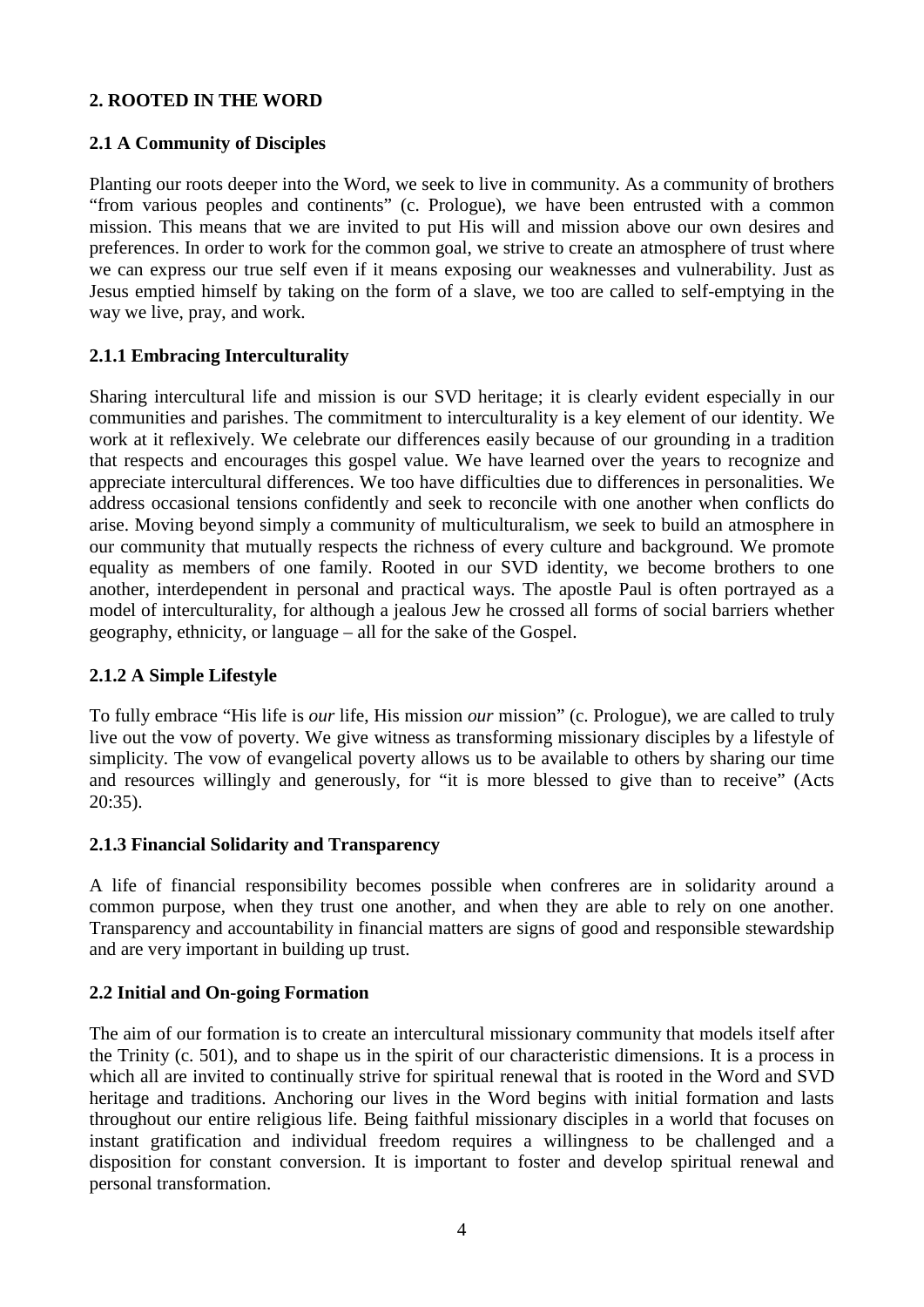We strive in our formation to acquire effective communication skills, cultivate personal and emotional maturity, and develop cultural competencies to live in an intercultural community. Developing healthy spiritual habits and interpersonal skills are integral to forming a transformative missionary. Fostering healthy relationships, whereby one can share and express oneself freely and honestly without fear of rejection and criticism, is an important characteristic of a religious. Creating an atmosphere of generosity, team-work, communal ownership, and shared responsibility is a vital sign of a healthy community already participating in mission. Another key feature of a healthy formation is one that encourages confreres of all ages and backgrounds to work, eat and pray together. It is good to recognize that authentic renewal and transformation are often achieved through the help of others, such as friends, confreres, mentors, spiritual directors, formators, superiors, and professional counselors. Participating in frequent workshops, retreats, seminars, and other on-going education programs is highly encouraged for all confreres.

#### **2.3 Servant Leadership**

All members are called to exercise their authority as leaders in a manner worthy of their duty and responsibility. Leaders are just stewards who act with "firmness and kindness" (c. 611.9). Like Jesus the servant leader, leaders are called to serve and not be served (c. 601). Good leadership demonstrates collegiality, shared-responsibility, and teamwork. A leader is able to delegate and seek out help when it is needed. More than just a manager or an administrator, he is encouraged by his election to be innovative and visionary. A good leader is one who is also willing to prepare and nurture future leaders who embody a spirit of service, humility, honesty, and generosity. More importantly, when the time is right he is willing to hand over responsibilities to his successor.

# **2.4 Conversations**

# **2.4.1 A Suggested Format**

- a. Video Clip of the Theme of the  $18<sup>th</sup>$  GC
- b. Faith Sharing or Bible Sharing *Suggested Texts:* Jn 13:3-15 (Washing the feet) Gal 5:13-26 ("Love as the fruit of the Holy Spirit") 1 Thess 4:9-12 ("Fraternal love") 1 Cor 8:1-13 ("Fraternal love")
- c. Points for Reflection (see below)
- d. Putting God's Word into Practice

#### **2.4.2 Points for Reflection**

*2.4.2.1 What has been the most transformative experience of living in an intercultural community? How can we discern God's will and mission that allow us to move beyond our own desires and personal preferences? In what ways can you live more modestly? What are the personal and cultural biases that prevent us from sharing and trusting one another?* 

*2.4.2.2 How can you acquire effective communication skills, cultivate personal and emotional maturity, and develop cultural competencies in your initial and on-going formation in order to live in an intercultural community? In what ways can you develop healthy spiritual habits and interpersonal skills, which are integral to forming a transformative missionary?*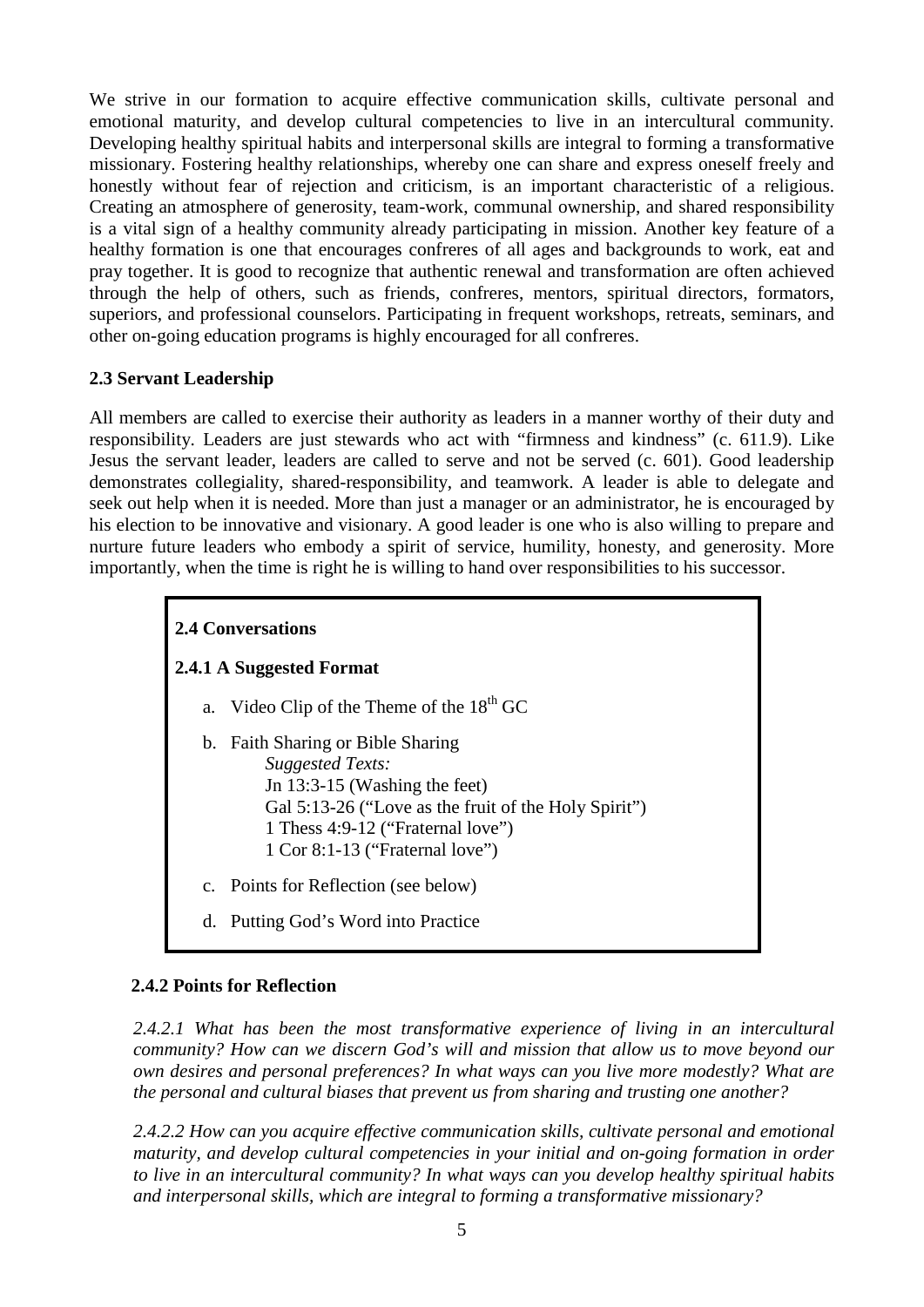*2.4.2.3 How can we honestly discern and choose the most qualified leader who is more than just a manager or an administrator but is an animator, innovative and visionary?* 

# **3. COMMITTED TO HIS MISSION**

Having sat at the feet of the Incarnate Word and experienced the love that he offers, we are empowered to tell our story to the world. It is a story founded on a personal experience of how the love of Christ impels us.

Mission always implies a conversion and a change of mentality *(metanoia)* for all (Mk 1:15). Hence, our commitment to His mission has to be anchored in our being rooted in Christ. The world we live in calls for a sustained renewal in our commitment to Christ's mission and in spreading His Gospel. Sometimes our indifference to what is happening in the world, the fire that no longer burns in our hearts and the lack of passion for mission can slowly cripple and weaken our commitment to His Mission. We commit ourselves to His mission with new ardor.

#### **3.1 Putting the Last First**

From the utter indifference of society that leaves others in the margins, the structures and policies that favor a privileged few, the wars and conflicts that displace people and the unequal distribution of resources that leaves others homeless and hungry have emerged an increasing number of the least and vulnerable. On the highways and byways of every continent, millions of people are constantly on the move. This situation today has raised many issues and concerns about the treatment of the vulnerable migrants. Refugees brave the dangers of the unknown, persons exploited by trafficking, children begging on the streets, informal settlers without a home, the elderly who are abandoned by their own children are some of the poignant realities that challenge once again our congregational priorities. The reality of the poor, the oppressed and the marginalized is not only a social issue but from the point of view of faith and mission, it also deserves a theological and missiological approach. Our commitment to these realities shapes our attitudes and activities.

Pope Francis calls us "to hear both the cry of the earth and the cry of the poor" (*Laudato Si'*, 49). When trees are indiscriminately cut down, when industrial waste flows to the rivers, when mountains and plains are bulldozed to build mega structures, when cars fill the air with their belching smoke, our mother earth, our common home groans. We all suffer the consequences of our own doing and neglect for the preservation of the integrity of creation. Today, more than ever, we are called to a determined commitment to the care of our common home.

#### **3.2 Exploring Mission in the Digital Era**

Communication has an incredible effect on our lives and mission. The advancement in information and communication technology has put the world in the palms of everyone. Impelled by the love of Christ, we commit ourselves to put everyone in the "palm of the Lord".

Social media – Facebook, Twitter, WhatsApp, Viber, etc. connect people around the world. People who are separated by great distances can communicate online. Undoubtedly, we acknowledge the importance of digital social media in evangelization. As missionaries, we must take into account our new reality so we can continue to share the Word of God with people today.

The digital world, which has become an essential part of our everyday lives, has developed its own language, one that many people speak, especially the youth. It has created new communities of virtual friends with large numbers on different social media. There is an urgent need for education concerning the risks and responsible use of digital media. The love of Christ impels us to engage in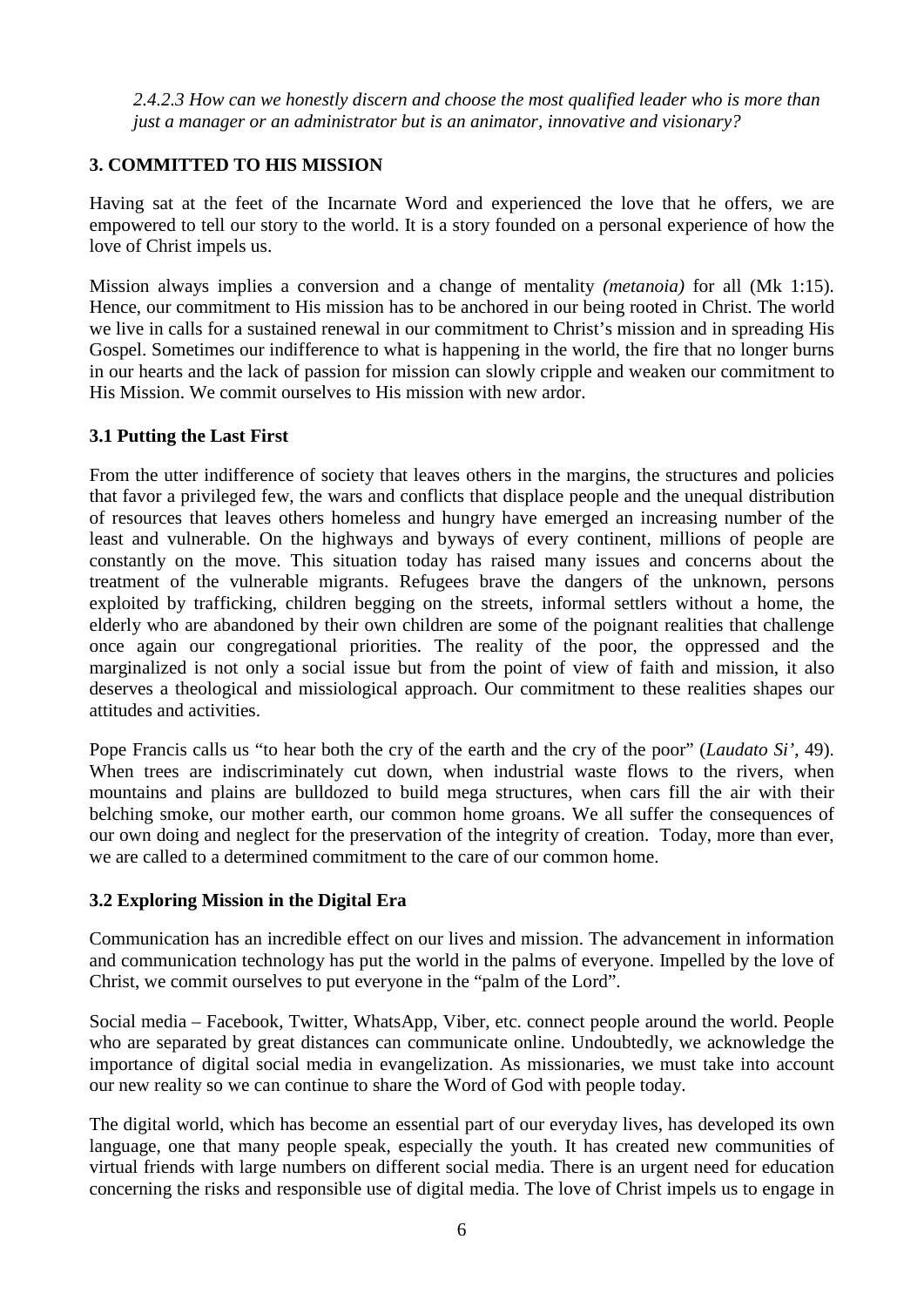a new mission – the pastoral care of the digital community. The language of love must also be spoken using the language of technology.

#### **3.3 Journeying together in mission**

The mission to which we commit ourselves is God's mission, *Missio Dei*. We have friends and collaborators who also share in this mission. We therefore collaborate with our SSpS and SSpSAP sisters, other religious, diocesan and other official Church entities, and other organizations and people of good will who work to build a world of justice, peace and reconciliation.

We especially try to collaborate with our lay partners in mission. Working together with our-lay partners is a reliving of an ideal that was dear to our Founder, who right from the beginning of the SVD mission engaged collaborators in the task of proclaiming and witnessing to the Word.

Our commitment to His Mission needs the collaboration of lay partners. By introducing them to the rich spiritual heritage of our Congregation and our own witnessing as SVDs, we can inspire them. By their witnessing and selfless giving of their time and resources for our Congregational Directions, they can inspire us. We give thanks to God and rejoice in the "partnership for the Gospel" (Phil 1:3-6).

# **3.4 Conversations**

# **3.4.1 A Suggested Format**

- a. Video Clip of the Theme of the  $18<sup>th</sup>$  GC
- b. Faith Sharing/Bible Sharing *Suggested Texts:* Mt 5:3-12 (Sermon on the mount) Lk 4:16-20 (Vision of mission) Phil 2:1-11 ("*Kenotic* love or Christological Hymn") Rm 8:18-27 ("All creation is groaning in labor pain")
- c. Points for Reflection (see below)
- d. Putting God's Word into Practice

# **3.4.2 Points for Reflection**

*3.4.2.1 What are the ways by which we can deepen our commitment to His Mission?* 

*3.4.2.2 What can the PRMs contribute for the conscientization, education and awareness concerning care of creation? How do we address oppressive and unjust socio-economic structures? In what way can we collaborate with other religious congregations, other institutions and agencies in the implementation of concrete actions for the poor?* 

*3.4.2.3. What are the areas in which our Congregation can evangelize in the Digital Era? How do we educate young people in our parishes, schools and seminaries regarding digital culture? How do we resolve the tensions that often arise from the use of social media in our communities?*

*3.4.2.4 What are the concrete ways by which we collaborate with others and encourage our lay partners to share in our mission? How do we promote the formation of SVD lay partners?*